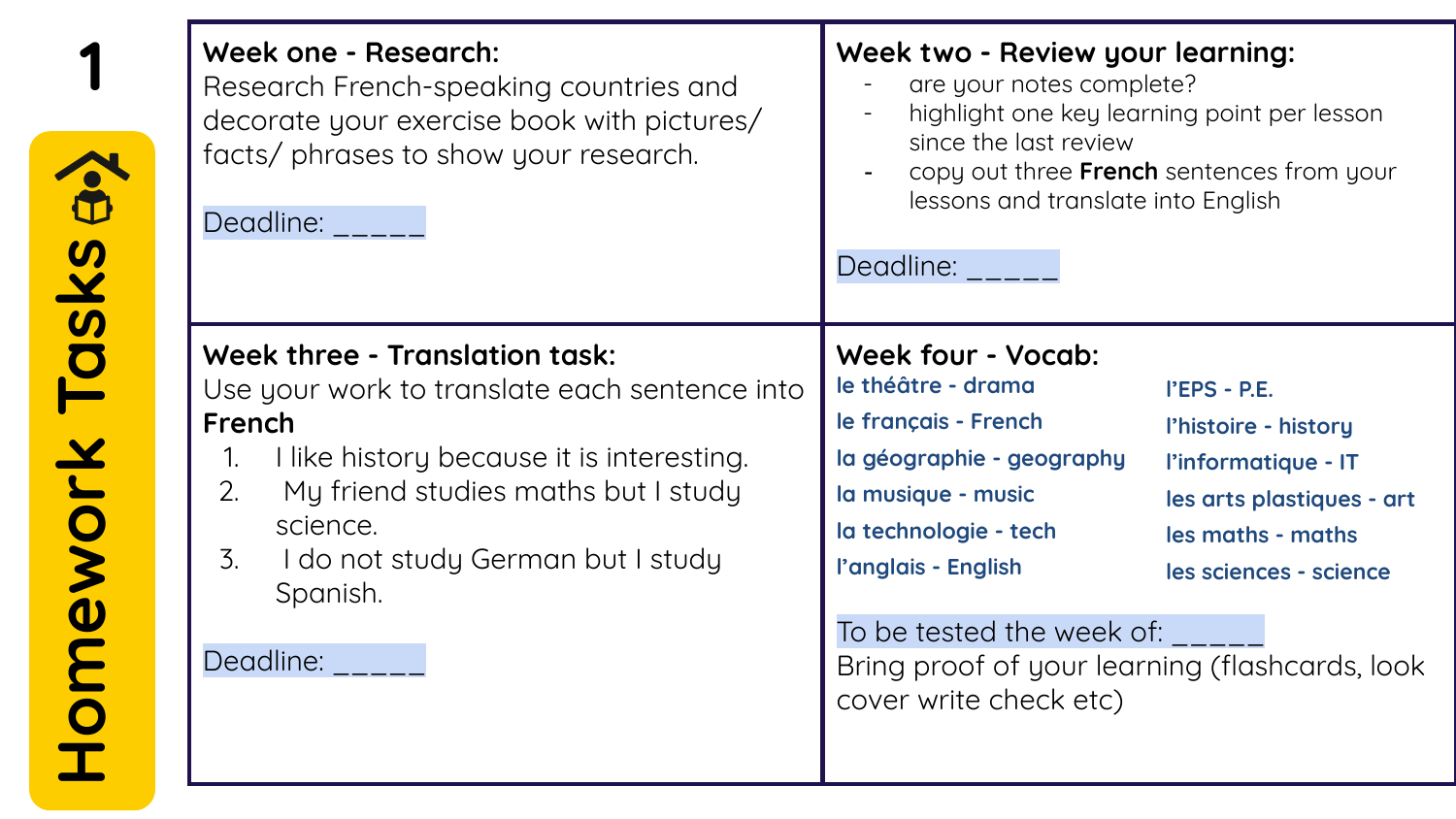| $\bigodot$    | Week one - Research:<br>What is school like in France?<br>Do students wear uniform? What days do<br>they go to school? What subjects do they<br>study?<br>Deadline:                                                                                                                     | Week two - Review your learning:<br>are your notes complete?<br>highlight one key learning point per lesson<br>since the last review<br>copy out three French sentences from your<br>lessons and translate into English<br>Deadline:                                                                                                                                                                                                            |
|---------------|-----------------------------------------------------------------------------------------------------------------------------------------------------------------------------------------------------------------------------------------------------------------------------------------|-------------------------------------------------------------------------------------------------------------------------------------------------------------------------------------------------------------------------------------------------------------------------------------------------------------------------------------------------------------------------------------------------------------------------------------------------|
| omework Tasks | Week three - Translation task:<br>Use your work to translate each sentence into<br>French<br>My maths teacher is funny but strict.<br>I like my science teacher because she is<br>2.<br>friendly.<br>My geography teacher is stricter than<br>3.<br>my technology teacher.<br>Deadline: | Week four - Vocab:<br>une cantine: a dining hall<br>antipathique: mean •<br>une cour de récréation: a<br>drôle: funny<br>amusant(e): funny<br>playground<br>sympa: nice<br>des salles de classe: some<br>sévère: strict<br>classrooms<br>pénible: annoying<br>il y a: there is/are<br>un gymnase: a gym<br>une bibliothèque: a library<br>To be tested the week of:<br>Bring proof of your learning (flashcards, look<br>cover write check etc) |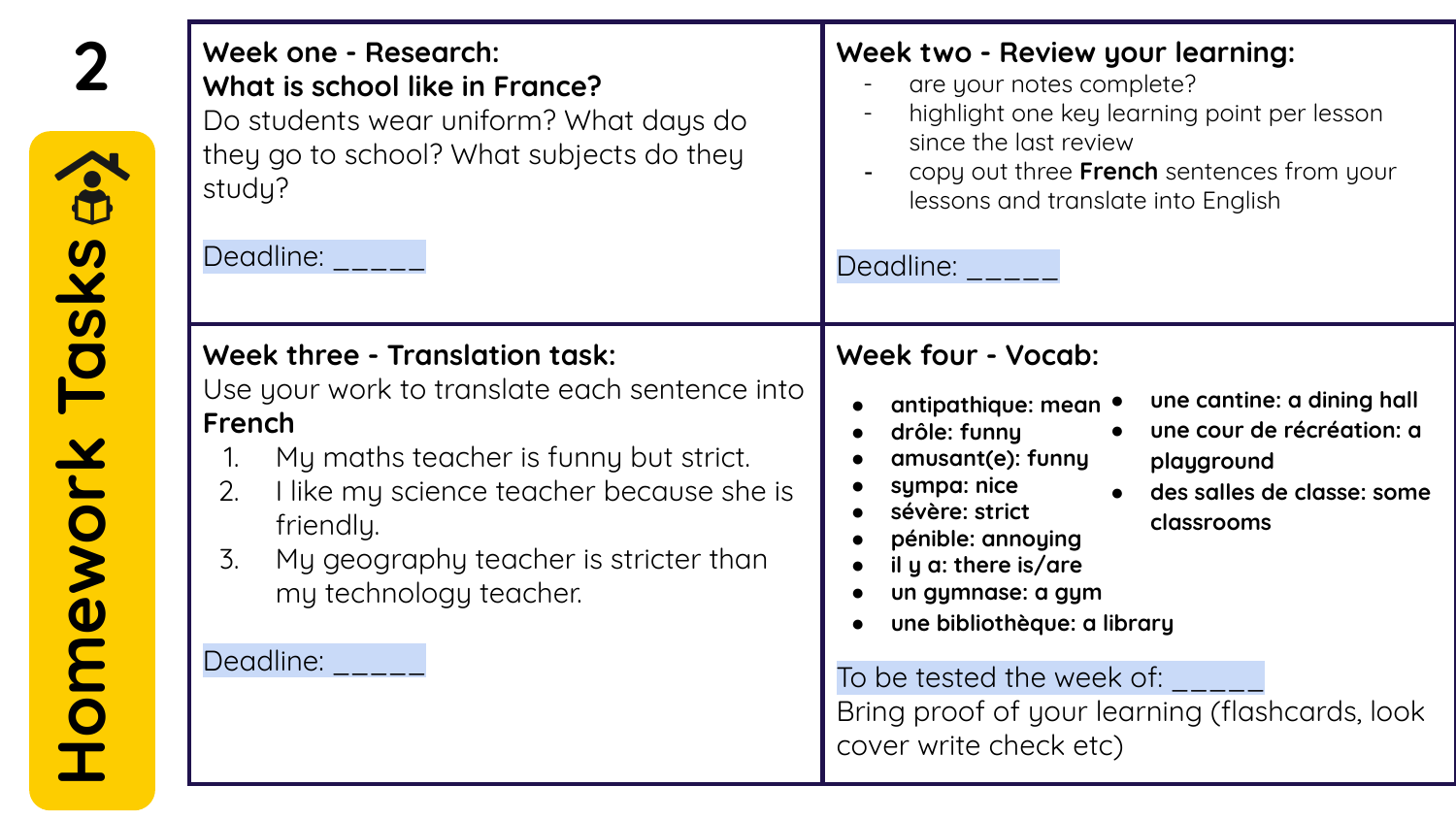|                       | Week one - Research:<br>Which are the three biggest companies in<br>France? What do they make/ do? And in<br>Quebec/ Belgium/Switzerland?<br>What qualifications would you need to work<br>for these companies?<br>Deadline: _____             | Week two - Review your learning:<br>are your notes complete?<br>highlight one key learning point per lesson<br>since the last review<br>copy out three French sentences from your<br>lessons and translate into English<br>Deadline:                                                                                                                                                                                                                                       |
|-----------------------|------------------------------------------------------------------------------------------------------------------------------------------------------------------------------------------------------------------------------------------------|----------------------------------------------------------------------------------------------------------------------------------------------------------------------------------------------------------------------------------------------------------------------------------------------------------------------------------------------------------------------------------------------------------------------------------------------------------------------------|
| <b>Homework Tasks</b> | Week three - Translation task:<br>Use your work to translate each sentence into<br>French<br>I am a hairdresser.<br>2.<br>She is a firefighter.<br>$\mathcal{Z}$ .<br>My brother is a nurse and my sister is a<br>shop assistant.<br>Deadline: | Week four - Vocab:<br>je voyage: I travel<br>en voiture: by car<br>à pied: on foot<br>je suis: I am<br>il/elle est: he/she is<br>vendeur/vendeuse: shop assistant<br>infirmier/infirmière: nurse<br>coiffeur/coiffeuse: hairdresser<br>$\bullet$<br>serveur/serveuse: waiter<br>facteur/factrice: postman<br>agent de police: police officer<br>médecin: doctor<br>To be tested the week of: '<br>Bring proof of your learning (flashcards, look<br>cover write check etc) |